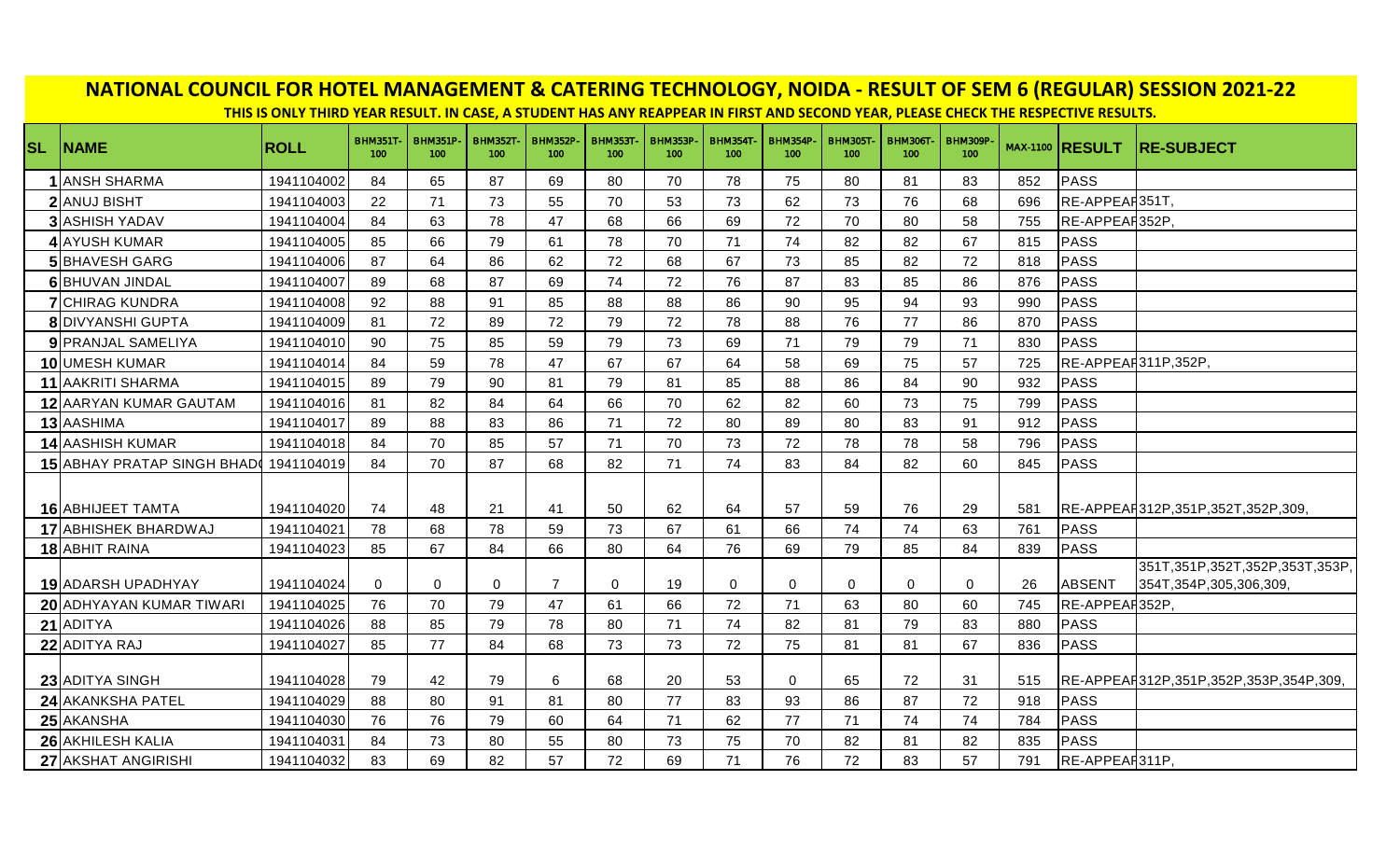| NATIONAL COUNCIL FOR HOTEL MANAGEMENT & CATERING TECHNOLOGY, NOIDA - RESULT OF SEM 6 (REGULAR) SESSION 2021-22 | THIS IS ONLY THIRD YEAR RESULT. IN CASE, A STUDENT HAS ANY REAPPEAR IN FIRST AND SECOND YEAR, PLEASE CHECK THE RESPECTIVE RESULTS. |                       |                        |                       |                       |                       |                       |                                    |                        |                       |                                    |                       |     |                        |                                    |
|----------------------------------------------------------------------------------------------------------------|------------------------------------------------------------------------------------------------------------------------------------|-----------------------|------------------------|-----------------------|-----------------------|-----------------------|-----------------------|------------------------------------|------------------------|-----------------------|------------------------------------|-----------------------|-----|------------------------|------------------------------------|
| <b>SL NAME</b>                                                                                                 | <b>ROLL</b>                                                                                                                        | <b>BHM351T</b><br>100 | <b>BHM351P-</b><br>100 | <b>BHM352T</b><br>100 | <b>BHM352P</b><br>100 | <b>BHM353T</b><br>100 | <b>BHM353P</b><br>100 | <b>BHM354T</b><br>100 <sub>1</sub> | <b>BHM354P-</b><br>100 | <b>BHM305T</b><br>100 | <b>BHM306T</b><br>100 <sub>1</sub> | <b>BHM309P</b><br>100 |     | <b>MAX-1100 RESULT</b> | <b>RE-SUBJECT</b>                  |
| 28 AKSHAT PANDIYA                                                                                              | 1941104033                                                                                                                         | 77                    | 65                     | 81                    | 52                    | 64                    | 69                    | 67                                 | 76                     | 69                    | 76                                 | 68                    | 764 | RE-APPEAR311P,312P,    |                                    |
| 29 AKSHAY KUMAR SINGH                                                                                          | 1941104034                                                                                                                         | 81                    | 71                     | 79                    | 69                    | 74                    | 70                    | 70                                 | 66                     | 74                    | 73                                 | 61                    | 788 | PASS                   |                                    |
| 30 AKSHINTHALA CHANDRA KIRA                                                                                    | 1941104035                                                                                                                         | 76                    | 67                     | 72                    | 54                    | 57                    | 69                    | 59                                 | 80                     | 76                    | 76                                 | 73                    | 759 | PASS                   |                                    |
| <b>31 AKSHIT PRADHAN</b>                                                                                       | 1941104036                                                                                                                         | 82                    | 69                     | 83                    | 52                    | 75                    | 69                    | 70                                 | 71                     | 79                    | 80                                 | 65                    | 795 | PASS                   |                                    |
| 32 AKSHIT RELAN                                                                                                | 1941104037                                                                                                                         | 78                    | 70                     | 84                    | 48                    | 68                    | 65                    | 66                                 | 70                     | 74                    | 77                                 | 56                    | 756 | RE-APPEAR352P.         |                                    |
| <b>33 AMAN GAURAV</b>                                                                                          | 1941104039                                                                                                                         | 74                    | 59                     | 80                    | 52                    | 56                    | 68                    | 63                                 | 69                     | 65                    | 74                                 | 63                    | 723 | PASS                   |                                    |
| 34 AMAN KUMAR                                                                                                  | 1941104040                                                                                                                         | 75                    | 63                     | 70                    | 53                    | 65                    | 69                    | 65                                 | 66                     | 77                    | 73                                 | 62                    | 738 | PASS                   |                                    |
| 35 AMAN RAHI                                                                                                   | 1941104041                                                                                                                         | 84                    | 66                     | 83                    | 54                    | 77                    | 71                    | 72                                 | 70                     | 82                    | 84                                 | 62                    | 805 | PASS                   |                                    |
| 36 AMAN VERMA                                                                                                  | 1941104042                                                                                                                         | 74                    | 65                     | 76                    | 60                    | 68                    | 70                    | 66                                 | 62                     | 76                    | 71                                 | 74                    | 762 | <b>PASS</b>            |                                    |
| 37 AMAN VERMA                                                                                                  | 1941104043                                                                                                                         | 79                    | 55                     | 81                    | 38                    | 70                    | 67                    | 65                                 | 43                     | 75                    | 73                                 | 79                    | 725 |                        | RE-APPEAR311P,312P,314P,352P,354P, |
| <b>38 AMAN VERMA</b>                                                                                           | 1941104044                                                                                                                         | 88                    | 91                     | 83                    | 56                    | 70                    | 67                    | 74                                 | 67                     | 81                    | 78                                 | 85                    | 840 | PASS                   |                                    |
| <b>39 AMARDEEP SINGH</b>                                                                                       | 1941104045                                                                                                                         | 75                    | 70                     | 77                    | 54                    | 71                    | 71                    | 67                                 | 56                     | 81                    | 77                                 | 71                    | 770 | PASS                   |                                    |
| 40 AMBUJ YADAV                                                                                                 | 1941104046                                                                                                                         | 83                    | 67                     | 83                    | 42                    | 70                    | 70                    | 78                                 | 70                     | 80                    | 85                                 | 67                    | 795 | RE-APPEAR352P.         |                                    |
| 41 AMEYA SANJAY LOKHANDE                                                                                       | 1941104047                                                                                                                         | 81                    | 63                     | 78                    | 51                    | 70                    | 62                    | 70                                 | 65                     | 72                    | 83                                 | 61                    | 756 | RE-APPEAR311P,312P,    |                                    |
| 42 ANANYA SINGH                                                                                                | 1941104048                                                                                                                         | 85                    | 63                     | 85                    | 51                    | 77                    | 74                    | 78                                 | 78                     | 78                    | 73                                 | 72                    | 814 | PASS                   |                                    |
| 43 ANIKET YADAV                                                                                                | 1941104049                                                                                                                         | 80                    | 22                     | 76                    | 12                    | 63                    | 19                    | 68                                 | 18                     | 71                    | 77                                 | 65                    | 571 |                        | RE-APPEAF351P,352P,353P,354P,      |
| 44 ANIRBAN DUTTA                                                                                               | 1941104050                                                                                                                         | 80                    | 79                     | 84                    | 61                    | 74                    | 68                    | 70                                 | 66                     | 73                    | 83                                 | 63                    | 801 | PASS                   |                                    |
| 45 ANKITA YADAV                                                                                                | 1941104051                                                                                                                         | 88                    | 93                     | 86                    | 82                    | 83                    | 73                    | 80                                 | 80                     | 76                    | 79                                 | 74                    | 894 | PASS                   |                                    |
| 46 ANMOL JAIN                                                                                                  | 1941104052                                                                                                                         | 86                    | 60                     | 82                    | 55                    | 66                    | 70                    | 62                                 | 59                     | 66                    | 68                                 | 59                    | 733 | PASS                   |                                    |
| 47 ANUBHAV PRADHAN                                                                                             | 1941104054                                                                                                                         | 73                    | 51                     | 81                    | 42                    | 73                    | 71                    | 68                                 | 58                     | 73                    | 77                                 | 71                    | 738 | RE-APPEAR352P.         |                                    |
| 48 ANUSHKA                                                                                                     | 1941104055                                                                                                                         | 76                    | 61                     | 76                    | 42                    | 71                    | 69                    | 69                                 | 73                     | 67                    | 74                                 | 71                    | 749 | RE-APPEAR352P.         |                                    |
| 49 ANUSHKA MADAAN                                                                                              | 1941104056                                                                                                                         | 92                    | 92                     | 84                    | 82                    | 77                    | 81                    | 81                                 | 81                     | 82                    | 85                                 | 88                    | 925 | PASS                   |                                    |
| 50 APOORVA KOHLI                                                                                               | 1941104057                                                                                                                         | 81                    | 66                     | 82                    | 67                    | 77                    | 74                    | 72                                 | 74                     | 74                    | 81                                 | 63                    | 811 | PASS                   |                                    |
| 51 ARCHINT ANGREESH                                                                                            | 1941104058                                                                                                                         | 78                    | 59                     | 79                    | 56                    | 64                    | 68                    | 67                                 | 65                     | 72                    | 75                                 | 72                    | 755 | RE-APPEAR311P,312P,    |                                    |
| 52 ARJUN SHARMA                                                                                                | 1941104059                                                                                                                         | 84                    | 81                     | 84                    | 58                    | 72                    | 67                    | 75                                 | 69                     | 83                    | 78                                 | 82                    | 833 | RE-APPEAR312P,         |                                    |
| 53 ARNAV SINHA                                                                                                 | 1941104060                                                                                                                         | 83                    | 54                     | 78                    | 53                    | 69                    | 66                    | 72                                 | 46                     | 80                    | 78                                 | 63                    | 742 | RE-APPEAR312P,354P,    |                                    |
| 54 ARYA DIXIT                                                                                                  | 1941104061                                                                                                                         | 76                    | 67                     | 77                    | 55                    | 55                    | 65                    | 63                                 | 57                     | 76                    | 79                                 | 67                    | 737 | PASS                   |                                    |
| 55 ARYAN                                                                                                       | 1941104062                                                                                                                         | 78                    | 67                     | 71                    | 42                    | 56                    | 62                    | 52                                 | 54                     | 64                    | 78                                 | 77                    | 701 | RE-APPEAR352P,         |                                    |
| 56 ARYAN CHOWDHURY                                                                                             | 1941104063                                                                                                                         | 82                    | 69                     | 76                    | 51                    | 69                    | 65                    | 71                                 | 69                     | 77                    | 82                                 | 60                    | 771 | RE-APPEAR313P,314P,    |                                    |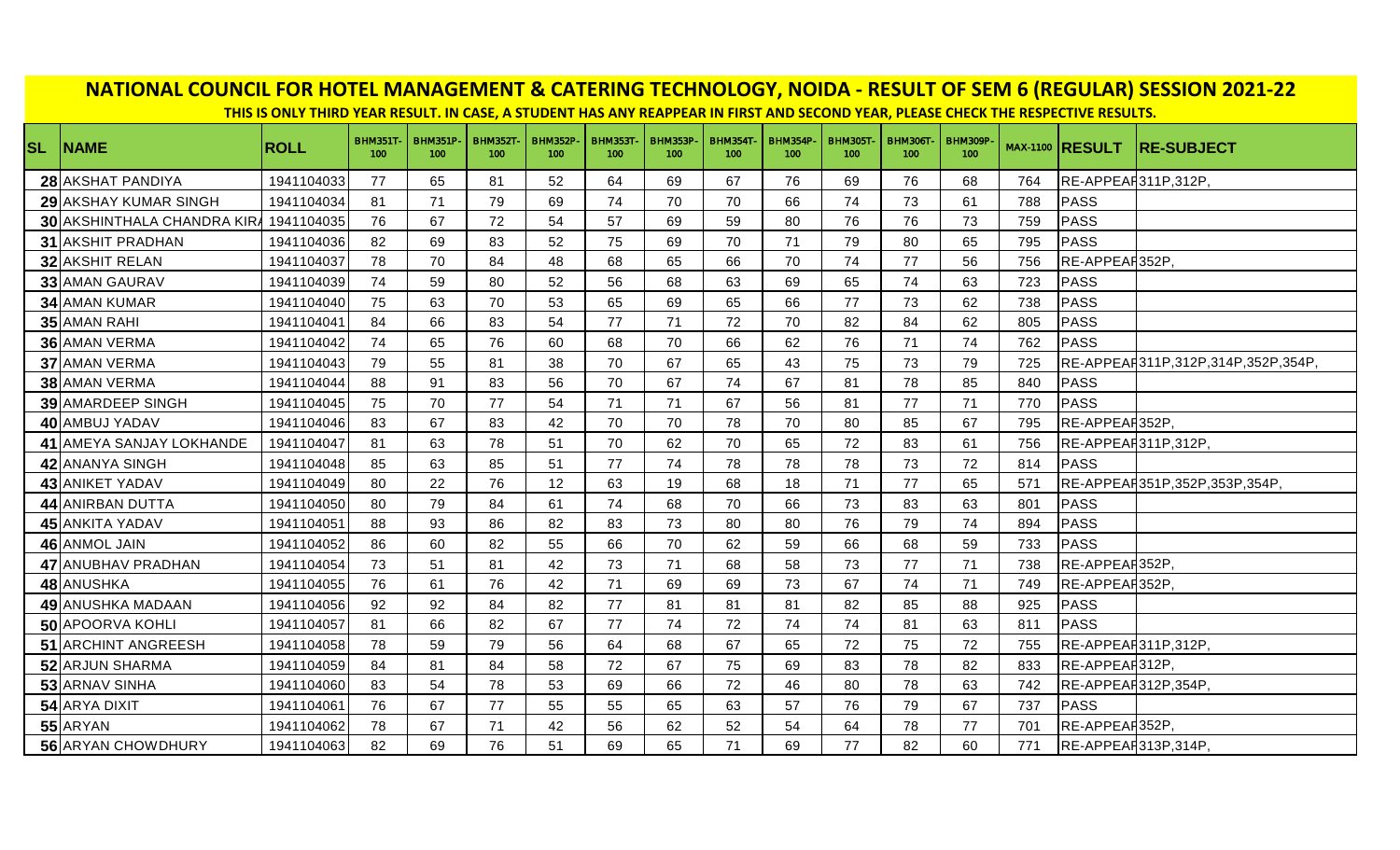| NATIONAL COUNCIL FOR HOTEL MANAGEMENT & CATERING TECHNOLOGY, NOIDA - RESULT OF SEM 6 (REGULAR) SESSION 2021-22<br>THIS IS ONLY THIRD YEAR RESULT. IN CASE, A STUDENT HAS ANY REAPPEAR IN FIRST AND SECOND YEAR, PLEASE CHECK THE RESPECTIVE RESULTS. |             |                       |                       |                       |                        |                       |                        |                                     |                        |                        |                       |                                    |     |                        |                   |
|------------------------------------------------------------------------------------------------------------------------------------------------------------------------------------------------------------------------------------------------------|-------------|-----------------------|-----------------------|-----------------------|------------------------|-----------------------|------------------------|-------------------------------------|------------------------|------------------------|-----------------------|------------------------------------|-----|------------------------|-------------------|
| <b>SL NAME</b>                                                                                                                                                                                                                                       | <b>ROLL</b> | <b>BHM351T</b><br>100 | <b>BHM351P</b><br>100 | <b>BHM352T</b><br>100 | <b>BHM352P-</b><br>100 | <b>BHM353T</b><br>100 | <b>BHM353P-</b><br>100 | <b>BHM354T-</b><br>100 <sub>1</sub> | <b>BHM354P-</b><br>100 | <b>BHM305T-</b><br>100 | <b>BHM306T</b><br>100 | <b>BHM309P</b><br>100 <sub>1</sub> |     | <b>MAX-1100 RESULT</b> | <b>RE-SUBJECT</b> |
| 57 ARYAN THAKUR                                                                                                                                                                                                                                      | 1941104064  | 82                    | 57                    | 82                    | 44                     | 71                    | 57                     | 75                                  | 56                     | 80                     | 76                    | 71                                 | 751 | RE-APPEAR352P,         |                   |
| <b>58 ASHISH KUMAR</b>                                                                                                                                                                                                                               | 1941104065  | 77                    | 55                    | 20                    | 53                     | 66                    | 63                     | 68                                  | 49                     | 67                     | 76                    | 63                                 | 657 | RE-APPEAR352T,354P     |                   |
| 59 AYUSH GAUTAM                                                                                                                                                                                                                                      | 1941104066  | 81                    | 57                    | 82                    | 57                     | 71                    | 66                     | 64                                  | 50                     | 75                     | 78                    | 74                                 | 755 | PASS                   |                   |
| <b>60</b> AYUSH KUSHWAHA                                                                                                                                                                                                                             | 1941104067  | 85                    | 64                    | 83                    | 54                     | 68                    | 64                     | 63                                  | 53                     | 79                     | 78                    | 51                                 | 742 | PASS                   |                   |
| 61 BALKIRAT KAMBOJ                                                                                                                                                                                                                                   | 1941104068  | 88                    | 85                    | 81                    | 61                     | 67                    | 67                     | 78                                  | 61                     | 78                     | 82                    | 73                                 | 821 | PASS                   |                   |
| 62 BHANVI                                                                                                                                                                                                                                            | 1941104069  | 92                    | 88                    | 90                    | 81                     | 81                    | 78                     | 78                                  | 86                     | 88                     | 83                    | 84                                 | 929 | PASS                   |                   |
| 63 BHARAT SHARMA                                                                                                                                                                                                                                     | 1941104070  | 82                    | 66                    | 80                    | 47                     | 60                    | 66                     | 68                                  | 79                     | 74                     | 77                    | 65                                 | 764 | RE-APPEAR352P          |                   |
| 64 BHUVAN ABROL                                                                                                                                                                                                                                      | 1941104071  | 83                    | 44                    | 79                    | 55                     | 69                    | 71                     | 64                                  | 52                     | 72                     | 76                    | 72                                 | 737 | RE-APPEAR311P,351P,    |                   |
| <b>65 CHANCHREEK SHARMA</b>                                                                                                                                                                                                                          | 1941104073  | 83                    | 85                    | 84                    | 74                     | 82                    | 80                     | 77                                  | 80                     | 84                     | 85                    | 87                                 | 901 | <b>PASS</b>            |                   |
| <b>66</b> CHANDRA MOHAN MEENA                                                                                                                                                                                                                        | 1941104074  | 85                    | 68                    | 85                    | 58                     | 74                    | 71                     | 70                                  | 71                     | 77                     | 69                    | 65                                 | 793 | PASS                   |                   |
| 67 CHAURE PRIYANKA BALAKDA                                                                                                                                                                                                                           | 1941104075  | 89                    | 85                    | 86                    | 77                     | 81                    | 78                     | 83                                  | 82                     | 72                     | 87                    | 86                                 | 906 | PASS                   |                   |
| 68 DEEKSHA                                                                                                                                                                                                                                           | 1941104077  | 84                    | 73                    | 80                    | 67                     | 67                    | 77                     | 70                                  | 84                     | 82                     | 72                    | 90                                 | 846 | PASS                   |                   |
| 69 DEEPAKSHI GARG                                                                                                                                                                                                                                    | 1941104078  | 86                    | 60                    | 85                    | 70                     | 82                    | 78                     | 82                                  | 83                     | 80                     | 81                    | 85                                 | 872 | PASS                   |                   |
| <b>70 DEVANSH BANSAL</b>                                                                                                                                                                                                                             | 1941104079  | 82                    | 67                    | 60                    | 47                     | 70                    | 70                     | 75                                  | 72                     | 83                     | 82                    | 68                                 | 776 | RE-APPEAR352P,         |                   |
| <b>71 DEVVRAT SINGH PARIHAR</b>                                                                                                                                                                                                                      | 1941104080  | 88                    | 69                    | 87                    | 74                     | 81                    | 73                     | 76                                  | 79                     | 79                     | 87                    | 71                                 | 864 | PASS                   |                   |
| <b>72 DIKSHA GUNJYAL</b>                                                                                                                                                                                                                             | 1941104081  | 86                    | 65                    | 85                    | 62                     | 76                    | 69                     | 71                                  | 81                     | 79                     | 82                    | 87                                 | 843 | PASS                   |                   |
| <b>73 DIVY MALIK</b>                                                                                                                                                                                                                                 | 1941104082  | 82                    | 67                    | 80                    | 57                     | 75                    | 63                     | 74                                  | 77                     | 71                     | 81                    | 71                                 | 798 | PASS                   |                   |
| <b>74 DIVYA VAJPEYI</b>                                                                                                                                                                                                                              | 1941104083  | 78                    | 64                    | 80                    | 66                     | 71                    | 68                     | 73                                  | 69                     | 80                     | 77                    | 71                                 | 797 | PASS                   |                   |
| 75 DIVYANSHU DOGRA                                                                                                                                                                                                                                   | 1941104084  | 83                    | 72                    | 83                    | 53                     | 73                    | 71                     | 71                                  | 70                     | 81                     | 84                    | 86                                 | 827 | PASS                   |                   |
| <b>76</b> GARGI TRIPATHI                                                                                                                                                                                                                             | 1941104086  | 85                    | 55                    | 80                    | 43                     | 78                    | 53                     | 76                                  | 52                     | 75                     | 80                    | 61                                 | 738 | RE-APPEAR311P,352P.    |                   |
| <b>77 GEETANSH ARORA</b>                                                                                                                                                                                                                             | 1941104088  | 83                    | 61                    | 84                    | 63                     | 77                    | 73                     | 66                                  | 70                     | 78                     | 82                    | 75                                 | 812 | PASS                   |                   |
| <b>78 GURSIMAR KAUR</b>                                                                                                                                                                                                                              | 1941104089  | 91                    | 70                    | 89                    | 76                     | 86                    | 84                     | 82                                  | 74                     | 81                     | 83                    | 86                                 | 902 | PASS                   |                   |
| <b>79 HARSH SAINI</b>                                                                                                                                                                                                                                | 1941104091  | 86                    | 85                    | 83                    | 75                     | 78                    | 70                     | 77                                  | 75                     | 77                     | 81                    | 86                                 | 873 | PASS                   |                   |
| 80 HARSH VARDHAN AGGARWAI                                                                                                                                                                                                                            | 1941104092  | 87                    | 68                    | 86                    | 75                     | 73                    | 75                     | 74                                  | 70                     | 77                     | 84                    | 74                                 | 843 | PASS                   |                   |
| 81 HARSHIT UPADHYAY                                                                                                                                                                                                                                  | 1941104095  | 85                    | 68                    | 81                    | 63                     | 68                    | 68                     | 66                                  | 65                     | 69                     | 75                    | 85                                 | 793 | PASS                   |                   |
| 82 HEMANG MALHOTRA                                                                                                                                                                                                                                   | 1941104097  | 90                    | 87                    | 81                    | 78                     | 73                    | 73                     | 83                                  | 85                     | 78                     | 86                    | 85                                 | 899 | PASS                   |                   |
| 83 HEMANT YADAV                                                                                                                                                                                                                                      | 1941104098  | 85                    | 62                    | 73                    | 51                     | 65                    | 66                     | 71                                  | 64                     | 74                     | 81                    | 72                                 | 764 | PASS                   |                   |
| 84 HIMALAYA HIND                                                                                                                                                                                                                                     | 1941104099  | 72                    | 55                    | 80                    | 51                     | 49                    | 62                     | 60                                  | 60                     | 67                     | 83                    | 65                                 | 704 | RE-APPEAR313P,307,     |                   |
| 85 HIMANSHU KUMAR                                                                                                                                                                                                                                    | 1941104100  | 85                    | 67                    | 78                    | 54                     | 67                    | 67                     | 78                                  | 55                     | 66                     | 80                    | 68                                 | 765 | PASS                   |                   |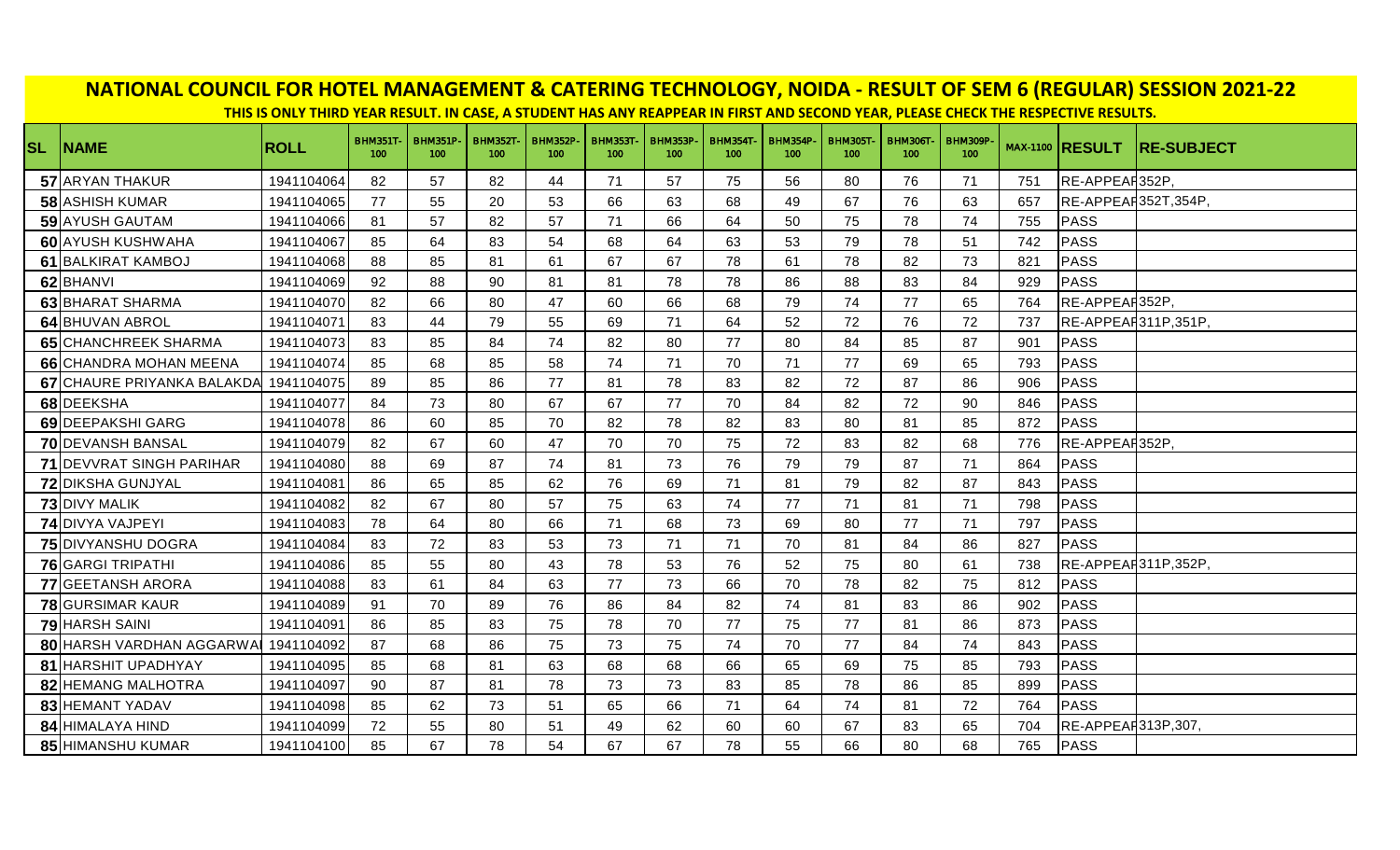| NATIONAL COUNCIL FOR HOTEL MANAGEMENT & CATERING TECHNOLOGY, NOIDA - RESULT OF SEM 6 (REGULAR) SESSION 2021-22<br>THIS IS ONLY THIRD YEAR RESULT. IN CASE, A STUDENT HAS ANY REAPPEAR IN FIRST AND SECOND YEAR, PLEASE CHECK THE RESPECTIVE RESULTS. |             |                        |                                    |                        |                        |                                    |                        |                        |                       |                       |                                     |                       |     |                        |                   |
|------------------------------------------------------------------------------------------------------------------------------------------------------------------------------------------------------------------------------------------------------|-------------|------------------------|------------------------------------|------------------------|------------------------|------------------------------------|------------------------|------------------------|-----------------------|-----------------------|-------------------------------------|-----------------------|-----|------------------------|-------------------|
| <b>SL NAME</b>                                                                                                                                                                                                                                       | <b>ROLL</b> | <b>BHM351T-</b><br>100 | <b>BHM351P</b><br>100 <sub>1</sub> | <b>BHM352T-</b><br>100 | <b>BHM352P-</b><br>100 | <b>BHM353T</b><br>100 <sub>1</sub> | <b>BHM353P-</b><br>100 | <b>BHM354T-</b><br>100 | <b>BHM354P</b><br>100 | <b>BHM305T</b><br>100 | <b>BHM306T-</b><br>100 <sub>1</sub> | <b>BHM309P</b><br>100 |     | <b>MAX-1100 RESULT</b> | <b>RE-SUBJECT</b> |
| 86 HRIDAY SANGULE                                                                                                                                                                                                                                    | 1941104102  | 84                     | 65                                 | 79                     | 53                     | 68                                 | 66                     | 69                     | 66                    | 69                    | 88                                  | 71                    | 778 | PASS                   |                   |
| 87 HRIDEY BHATIA                                                                                                                                                                                                                                     | 1941104103  | 87                     | 87                                 | 81                     | 73                     | 80                                 | 72                     | 85                     | 68                    | 77                    | 79                                  | 89                    | 878 | PASS                   |                   |
| 88 INDRAJEET KUMAR                                                                                                                                                                                                                                   | 1941104104  | 88                     | 69                                 | 84                     | 65                     | 70                                 | 71                     | 71                     | 71                    | 84                    | 81                                  | 70                    | 824 | PASS                   |                   |
| 89 ISHA SAINI                                                                                                                                                                                                                                        | 1941104105  | 84                     | 69                                 | 87                     | 67                     | 66                                 | 75                     | 75                     | 84                    | 72                    | 81                                  | 75                    | 835 | PASS                   |                   |
| 90 ISHAN KAPOOR                                                                                                                                                                                                                                      | 1941104106  | 76                     | 61                                 | 79                     | 52                     | 67                                 | 68                     | 65                     | 60                    | 77                    | 75                                  | 79                    | 759 | RE-APPEAR311P.         |                   |
| 91 ISHAN PANDEY                                                                                                                                                                                                                                      | 1941104107  | 84                     | 68                                 | 85                     | 57                     | 79                                 | 70                     | 76                     | 60                    | 75                    | 83                                  | 75                    | 812 | PASS                   |                   |
| 92 ISHITA GILL                                                                                                                                                                                                                                       | 1941104108  | 84                     | 82                                 | 88                     | 75                     | 81                                 | 79                     | 77                     | 89                    | 81                    | 79                                  | 85                    | 900 | PASS                   |                   |
| 93 JAGRIT GUPTA                                                                                                                                                                                                                                      | 1941104110  | 88                     | 64                                 | 85                     | 56                     | 77                                 | 75                     | 75                     | 65                    | 69                    | 81                                  | 70                    | 805 | PASS                   |                   |
| 94 JAGRIT SACHDEVA                                                                                                                                                                                                                                   | 1941104111  | 84                     | 70                                 | 84                     | 62                     | 73                                 | 75                     | 76                     | 70                    | 76                    | 83                                  | 85                    | 838 | PASS                   |                   |
| 95 JAHNVI CHITRANSH                                                                                                                                                                                                                                  | 1941104112  | 87                     | 62                                 | 85                     | 63                     | 74                                 | 79                     | 77                     | 74                    | 80                    | 87                                  | 87                    | 855 | PASS                   |                   |
| 96 JAPVEER SINGH                                                                                                                                                                                                                                     | 1941104113  | 81                     | 81                                 | 84                     | 75                     | 77                                 | 83                     | 77                     | 79                    | 78                    | 81                                  | 89                    | 885 | PASS                   |                   |
| 97 JASKARAN SINGH                                                                                                                                                                                                                                    | 1941104114  | 89                     | 88                                 | 90                     | 86                     | 79                                 | 80                     | 75                     | 95                    | 82                    | 85                                  | 90                    | 939 | PASS                   |                   |
| 98 JASLEEN KAUR                                                                                                                                                                                                                                      | 1941104115  | 86                     | 83                                 | 81                     | 79                     | 80                                 | 80                     | 78                     | 86                    | 84                    | 86                                  | 90                    | 913 | PASS                   |                   |
| 99 JAYESHTH JHAMAT                                                                                                                                                                                                                                   | 1941104116  | 79                     | 57                                 | 76                     | 48                     | 65                                 | 73                     | 65                     | 49                    | 70                    | 77                                  | 83                    | 742 | RE-APPEAR352P,354P,    |                   |
| 100 JEEVEN PONDEL                                                                                                                                                                                                                                    | 1941104117  | 72                     | 65                                 | 86                     | 66                     | 83                                 | 76                     | 73                     | 76                    | 85                    | 76                                  | 71                    | 829 | PASS                   |                   |
| 101 JITENDRA KUMAR ARYA                                                                                                                                                                                                                              | 1941104118  | 64                     | 73                                 | 64                     | 54                     | 57                                 | 69                     | 57                     | 61                    | 71                    | 80                                  | 67                    | 717 | PASS                   |                   |
| 102 JUNAID KHAN                                                                                                                                                                                                                                      | 1941104119  | 85                     | 79                                 | 85                     | 66                     | 82                                 | 71                     | 83                     | 80                    | 81                    | 88                                  | 62                    | 862 | PASS                   |                   |
| 103 JYOTIRADITYA SHARMA                                                                                                                                                                                                                              | 1941104120  | 84                     | 70                                 | 80                     | 65                     | 76                                 | 71                     | 73                     | 67                    | 74                    | 85                                  | 85                    | 830 | PASS                   |                   |
| 104 KANIKA SHARMA                                                                                                                                                                                                                                    | 1941104121  | 81                     | 74                                 | 70                     | 70                     | 66                                 | 75                     | 72                     | 81                    | 72                    | 75                                  | 60                    | 796 | PASS                   |                   |
| 105 KARTIK SAINI                                                                                                                                                                                                                                     | 1941104122  | 85                     | 62                                 | 82                     | 60                     | 67                                 | 71                     | 71                     | 60                    | 66                    | 86                                  | 70                    | 780 | PASS                   |                   |
| 106 KHUSHI AGARWAL                                                                                                                                                                                                                                   | 1941104123  | 85                     | 80                                 | 87                     | 57                     | 80                                 | 67                     | 79                     | 75                    | 74                    | 84                                  | 80                    | 848 | PASS                   |                   |
| 107 KIRTIKA GUPTA                                                                                                                                                                                                                                    | 1941104124  | 82                     | 63                                 | 84                     | 71                     | 72                                 | 73                     | 68                     | 87                    | 72                    | 81                                  | 89                    | 842 | PASS                   |                   |
| 108 KRITANK                                                                                                                                                                                                                                          | 1941104125  | 83                     | 72                                 | 83                     | 51                     | 68                                 | 65                     | 64                     | 58                    | 70                    | 79                                  | 63                    | 756 | RE-APPEAR312P,         |                   |
| 109 KUVAMJOT SINGH SETHI                                                                                                                                                                                                                             | 1941104126  | 85                     | 68                                 | 87                     | 58                     | 80                                 | 75                     | 76                     | 59                    | 72                    | 79                                  | 60                    | 799 | PASS                   |                   |
| 110 LAKSHAY                                                                                                                                                                                                                                          | 1941104127  | 83                     | 62                                 | 84                     | 60                     | 74                                 | 64                     | 76                     | 64                    | 76                    | 80                                  | 64                    | 787 | PASS                   |                   |
| 111 LAKSHAY PASRIJA                                                                                                                                                                                                                                  | 1941104128  | 84                     | 62                                 | 85                     | 51                     | 75                                 | 69                     | 72                     | 60                    | 70                    | 85                                  | 84                    | 797 | PASS                   |                   |
| 112 LAKSHAY SAINI                                                                                                                                                                                                                                    | 1941104129  | 90                     | 66                                 | 84                     | 58                     | 71                                 | 71                     | 79                     | 61                    | 77                    | 86                                  | 68                    | 811 | PASS                   |                   |
| 113 LAKSHAYA SONDHI                                                                                                                                                                                                                                  | 1941104130  | 91                     | 82                                 | 86                     | 83                     | 82                                 | 78                     | 87                     | 83                    | 84                    | 86                                  | 91                    | 933 | PASS                   |                   |
| 114 MAHAK MALIK                                                                                                                                                                                                                                      | 1941104131  | 83                     | 79                                 | 88                     | 75                     | 71                                 | 77                     | 82                     | 91                    | 82                    | 78                                  | 89                    | 895 | PASS                   |                   |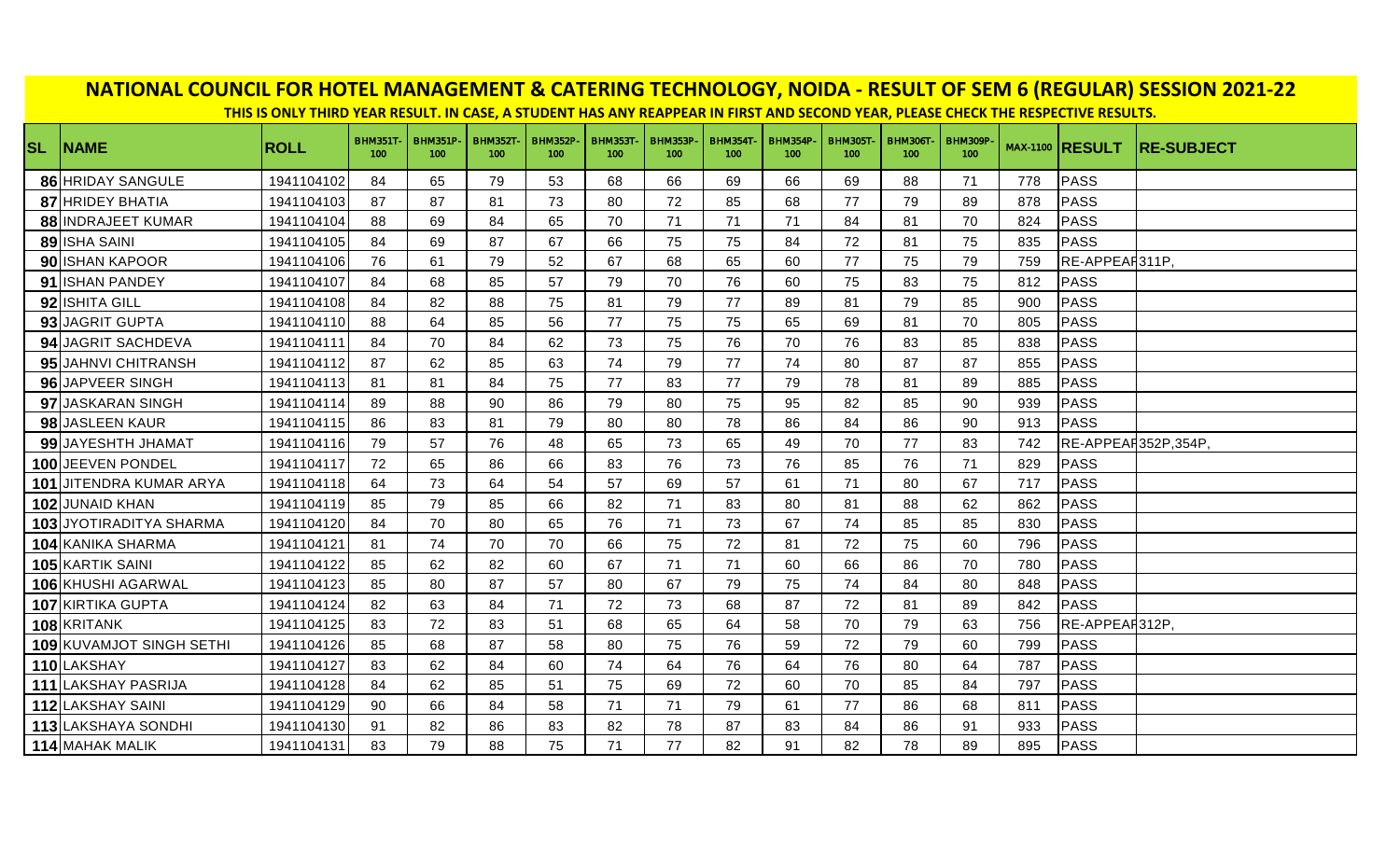|           | NATIONAL COUNCIL FOR HOTEL MANAGEMENT & CATERING TECHNOLOGY, NOIDA - RESULT OF SEM 6 (REGULAR) SESSION 2021-22<br>THIS IS ONLY THIRD YEAR RESULT. IN CASE, A STUDENT HAS ANY REAPPEAR IN FIRST AND SECOND YEAR, PLEASE CHECK THE RESPECTIVE RESULTS. |             |                        |                       |                       |                                    |                       |                        |                       |                       |                       |                                    |                       |             |                        |                                                                                                |
|-----------|------------------------------------------------------------------------------------------------------------------------------------------------------------------------------------------------------------------------------------------------------|-------------|------------------------|-----------------------|-----------------------|------------------------------------|-----------------------|------------------------|-----------------------|-----------------------|-----------------------|------------------------------------|-----------------------|-------------|------------------------|------------------------------------------------------------------------------------------------|
| <b>SL</b> | <b>NAME</b>                                                                                                                                                                                                                                          | <b>ROLL</b> | <b>BHM351T-</b><br>100 | <b>BHM351P</b><br>100 | <b>BHM352T</b><br>100 | <b>BHM352P</b><br>100 <sub>1</sub> | <b>BHM353T</b><br>100 | <b>BHM353P-</b><br>100 | <b>BHM354T</b><br>100 | <b>BHM354P</b><br>100 | <b>BHM305T</b><br>100 | <b>BHM306T</b><br>100 <sub>1</sub> | <b>BHM309P</b><br>100 |             | <b>MAX-1100 RESULT</b> | <b>IRE-SUBJECT</b>                                                                             |
|           | 115 MANAV GIDWANI                                                                                                                                                                                                                                    | 1941104132  | 78                     | 74                    | 76                    | 54                                 | 73                    | 67                     | 72                    | 64                    | 78                    | 73                                 | 89                    | 798         | PASS                   |                                                                                                |
|           | 116 MANISH KUMAR                                                                                                                                                                                                                                     | 1941104134  | 78                     | 65                    | 74                    | 57                                 | 75                    | 70                     | 63                    | 62                    | 78                    | 73                                 | 63                    | 758         | <b>PASS</b>            |                                                                                                |
|           | 117 MANREET KAUR                                                                                                                                                                                                                                     | 1941104135  | 91                     | 86                    | 88                    | 80                                 | 79                    | 76                     | 80                    | 91                    | 75                    | 77                                 | 90                    | 913         | <b>PASS</b>            |                                                                                                |
|           | 118 MANVI DUBEY                                                                                                                                                                                                                                      | 1941104136  | 87                     | 89                    | 82                    | 86                                 | 81                    | 80                     | 73                    | 84                    | 80                    | 80                                 | 89                    | 911         | <b>PASS</b>            |                                                                                                |
|           | <b>119 MIHIR KAUSHAL</b>                                                                                                                                                                                                                             | 1941104139  | 86                     | 71                    | 84                    | 56                                 | 77                    | 73                     | 76                    | 72                    | 77                    | 87                                 | 65                    | 824         | PASS                   |                                                                                                |
|           | 120 MOHD SAHIL                                                                                                                                                                                                                                       | 1941104141  | 81                     | 64                    | 77                    | 60                                 | 63                    | 70                     | 68                    | 69                    | 64                    | 77                                 | 66                    | 759         | <b>PASS</b>            |                                                                                                |
|           | 121 MOHD AHMAD KHALID                                                                                                                                                                                                                                | 1941104142  | 90                     | 66                    | 89                    | 65                                 | 82                    | 73                     | 74                    | 72                    | 82                    | 88                                 | 66                    | 847         | <b>PASS</b>            |                                                                                                |
|           | 122 MOHIT KUMAR                                                                                                                                                                                                                                      | 1941104143  | 78                     | 64                    | 55                    | 56                                 | 62                    | 66                     | 57                    | 51                    | 49                    | 62                                 | 72                    | 672         | RE-APPEAF312P,307,     |                                                                                                |
|           | 123 NAMAN DEV                                                                                                                                                                                                                                        | 1941104144  | 84                     | 60                    | 83                    | 60                                 | 70                    | 65                     | 73                    | 63                    | 72                    | 83                                 | 70                    | 783         | RE-APPEAR311P.         |                                                                                                |
|           | 124 NAMAN KABRA                                                                                                                                                                                                                                      | 1941104145  | 83                     | 56                    | 83                    | 50                                 | 78                    | 69                     | 68                    | 66                    | 65                    | 83                                 | 70                    | 771         | PASS                   |                                                                                                |
|           | 125 NAMAN KATARIA                                                                                                                                                                                                                                    | 1941104146  | 72                     | 55                    | 78                    | 50                                 | 66                    | 61                     | 72                    | 51                    | 71                    | 69                                 | 53                    | 698         | <b>PASS</b>            |                                                                                                |
|           | 126 NANDINI CHATURVEDI                                                                                                                                                                                                                               | 1941104148  | 91                     | 91                    | 84                    | 75                                 | 62                    | 78                     | 74                    | 78                    | 80                    | 84                                 | 83                    | 880         | <b>PASS</b>            |                                                                                                |
|           | <b>127 NANDIT THAPPA</b>                                                                                                                                                                                                                             | 1941104149  | 74                     | 71                    | 82                    | 63                                 | 69                    | 67                     | 74                    | 65                    | 68                    | 78                                 | 71                    | 782         | <b>PASS</b>            |                                                                                                |
|           | 128 NARENDER SINGH BHATI                                                                                                                                                                                                                             | 1941104150  | 77                     | 73                    | 86                    | 67                                 | 70                    | 69                     | 74                    | 72                    | 79                    | 84                                 | 79                    | 830         | <b>PASS</b>            |                                                                                                |
|           | <b>129 NEHA</b>                                                                                                                                                                                                                                      | 1941104152  | 83                     | 70                    | 87                    | 77                                 | 63                    | 70                     | 76                    | 82                    | 77                    | 78                                 | 81                    | 844         | PASS                   |                                                                                                |
|           | 130 NIKHIL RAI                                                                                                                                                                                                                                       | 1941104153  | 75                     | 40                    | 75                    | 46                                 | 62                    | 68                     | 68                    | 44                    | 73                    | 78                                 | 65                    | 694         |                        | RE-APPEAR311P,351P,352P,354P,                                                                  |
|           | <b>131 NIKITA BARMAN</b>                                                                                                                                                                                                                             | 1941104154  | 84                     | 77                    | 84                    | 65                                 | 75                    | 73                     | 80                    | 73                    | 80                    | 77                                 | 80                    | 848         | <b>PASS</b>            |                                                                                                |
|           | 132 NISHIKANT KUMAR                                                                                                                                                                                                                                  | 1941104156  | 78                     | 71                    | 77                    | 74                                 | 51                    | 71                     | 71                    | 69                    | 70                    | 80                                 | 72                    | 784         | PASS                   |                                                                                                |
|           | 133 NITIKA GUPTA                                                                                                                                                                                                                                     | 1941104157  | 79                     | 75                    | 81                    | 65                                 | 72                    | 77                     | 75                    | 69                    | 78                    | 83                                 | 82                    | 836         | <b>PASS</b>            |                                                                                                |
|           | 134 NITISH KUMAR                                                                                                                                                                                                                                     | 1941104158  | 89                     | 85                    | 88                    | 81                                 | 78                    | 74                     | 84                    | 88                    | 83                    | 90                                 | 70                    | 910         | PASS                   |                                                                                                |
|           | 135 NOORDEEP BHALLA                                                                                                                                                                                                                                  | 1941104159  | 78                     | 64                    | 82                    | 60                                 | 69                    | 68                     | 71                    | 68                    | 70                    | 79                                 | 70                    | 779         | <b>PASS</b>            |                                                                                                |
|           | 136 OJASVI GUPTA                                                                                                                                                                                                                                     | 1941104160  | 84                     | 65                    | 85                    | 64                                 | 78                    | 65                     | 78                    | 63                    | 76                    | 82                                 | 68                    | 808         | <b>PASS</b>            |                                                                                                |
|           | 137 OMANG SIKKA                                                                                                                                                                                                                                      | 1941104161  | 79                     | 69                    | 80                    | 59                                 | 59                    | 65                     | 68                    | 59                    | 74                    | 74                                 | 57                    | 743         | RE-APPEAR311P          |                                                                                                |
|           | 138 PADMA NAMGAIL                                                                                                                                                                                                                                    | 1941104162  | $\Omega$               | 0                     | $\mathbf 0$           | 0                                  | 0                     | $\mathbf 0$            | $\mathbf 0$           | 0                     | $\mathbf 0$           | $\mathbf 0$                        | 0                     | $\mathbf 0$ | ABSENT                 | 311T,311P,312T,312P,313T,313P, <br>314T,314P,307,308,351T,351P,35<br>2T,352P,353T,353P,354T,35 |
|           | 139 PANKAJ KUMAR                                                                                                                                                                                                                                     | 1941104163  | 79                     | 70                    | 86                    | 77                                 | 61                    | 71                     | 79                    | 81                    | 78                    | 81                                 | 67                    | 830         | PASS                   |                                                                                                |
|           | <b>140 PARAMVIR SINGH</b>                                                                                                                                                                                                                            | 1941104164  | 83                     | 69                    | 83                    | 67                                 | 74                    | 71                     | 72                    | 78                    | 75                    | 81                                 | 82                    | 835         | <b>PASS</b>            |                                                                                                |
|           | 141 PARINEETA PATHAK                                                                                                                                                                                                                                 | 1941104165  | 83                     | 81                    | 87                    | 83                                 | 80                    | 80                     | 81                    | 73                    | 80                    | 89                                 | 93                    | 910         | PASS                   |                                                                                                |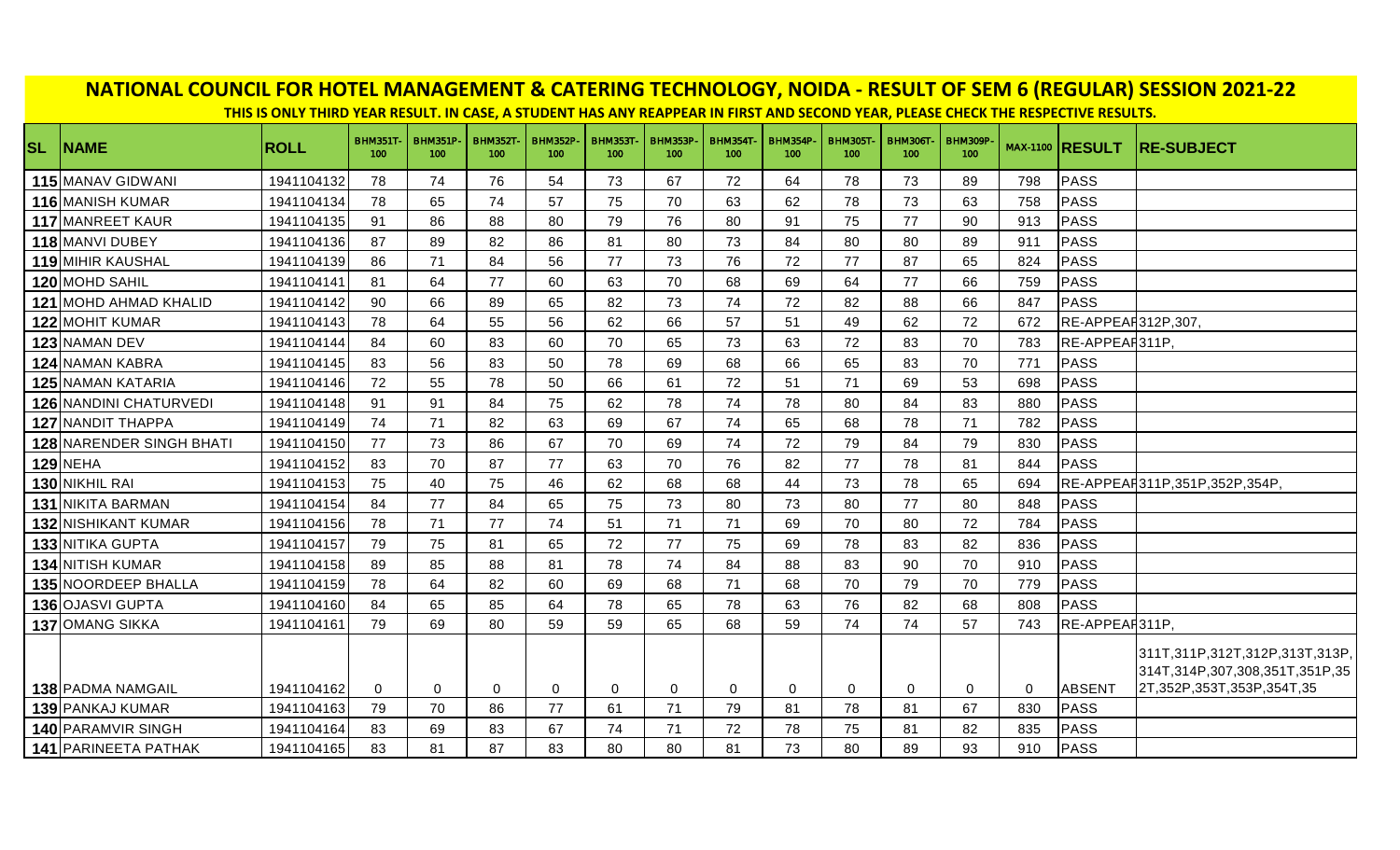|           | THIS IS ONLY THIRD YEAR RESULT. IN CASE, A STUDENT HAS ANY REAPPEAR IN FIRST AND SECOND YEAR, PLEASE CHECK THE RESPECTIVE RESULTS. |             |                        |                       |                                    |                       |                       |                       |                                    |                                     |                       |                                    |                                    |     |                        |                   |
|-----------|------------------------------------------------------------------------------------------------------------------------------------|-------------|------------------------|-----------------------|------------------------------------|-----------------------|-----------------------|-----------------------|------------------------------------|-------------------------------------|-----------------------|------------------------------------|------------------------------------|-----|------------------------|-------------------|
| <b>SL</b> | <b>NAME</b>                                                                                                                        | <b>ROLL</b> | <b>BHM351T-</b><br>100 | <b>BHM351P</b><br>100 | <b>BHM352T</b><br>100 <sub>1</sub> | <b>BHM352P</b><br>100 | <b>BHM353T</b><br>100 | <b>BHM353P</b><br>100 | <b>BHM354T</b><br>100 <sub>1</sub> | <b>BHM354P-</b><br>100 <sub>1</sub> | <b>BHM305T</b><br>100 | <b>BHM306T</b><br>100 <sub>1</sub> | <b>BHM309P</b><br>100 <sub>1</sub> |     | <b>MAX-1100 RESULT</b> | <b>RE-SUBJECT</b> |
|           | 142 PARTH                                                                                                                          | 1941104166  | 81                     | 71                    | 81                                 | 78                    | 80                    | 72                    | 73                                 | 83                                  | 80                    | 78                                 | 81                                 | 858 | <b>PASS</b>            |                   |
|           | 143 PARTH BHANDARI                                                                                                                 | 1941104167  | 75                     | 68                    | 83                                 | 55                    | 24                    | 72                    | 64                                 | 66                                  | 77                    | 75                                 | 73                                 | 732 | RE-APPEAR353T,         |                   |
|           | 144 PARTH WAHI                                                                                                                     | 1941104168  | 83                     | 86                    | 81                                 | 75                    | 69                    | 68                    | 72                                 | 88                                  | 77                    | 74                                 | 84                                 | 857 | PASS                   |                   |
|           | 145 PARYASH                                                                                                                        | 1941104169  | 79                     | 71                    | 78                                 | 71                    | 73                    | 71                    | 72                                 | 74                                  | 75                    | 72                                 | 74                                 | 810 | PASS                   |                   |
|           | 146 PRAJJWAL                                                                                                                       | 1941104170  | 72                     | 54                    | 76                                 | 47                    | 76                    | 72                    | 73                                 | 67                                  | 76                    | 78                                 | 71                                 | 762 | RE-APPEAR352P,         |                   |
|           | 147 PRANAV RAJPUT                                                                                                                  | 1941104171  | 79                     | 61                    | 87                                 | 54                    | 77                    | 68                    | 72                                 | 70                                  | 81                    | 81                                 | 71                                 | 801 | <b>PASS</b>            |                   |
|           | 148 PRASHANT SANGWAN                                                                                                               | 1941104172  | 81                     | 79                    | 84                                 | 75                    | 68                    | 75                    | 82                                 | 82                                  | 78                    | 74                                 | 85                                 | 863 | PASS                   |                   |
|           | 149 PRASHANT SINGH                                                                                                                 | 1941104173  | 75                     | 57                    | 72                                 | 64                    | 68                    | 68                    | 70                                 | 70                                  | 68                    | 73                                 | 62                                 | 747 | PASS                   |                   |
|           | 150 PRATEEK KUMAR                                                                                                                  | 1941104174  | 72                     | 78                    | 76                                 | 57                    | 63                    | 68                    | 66                                 | 79                                  | 71                    | 82                                 | 66                                 | 778 | <b>PASS</b>            |                   |
|           | <b>151 PRATIK SHARMA</b>                                                                                                           | 1941104175  | 82                     | 64                    | 74                                 | 46                    | 70                    | 67                    | 59                                 | 75                                  | 63                    | 64                                 | 64                                 | 728 | RE-APPEAR308,352P,     |                   |
|           | <b>152 PRATYAKSH YADAV</b>                                                                                                         | 1941104176  | 83                     | 59                    | 80                                 | 54                    | 68                    | 71                    | 71                                 | 65                                  | 78                    | 77                                 | 68                                 | 774 | PASS                   |                   |
|           | 153 PREM SHEKHAR                                                                                                                   | 1941104177  | 76                     | 67                    | 67                                 | 61                    | 56                    | 71                    | 70                                 | 80                                  | 76                    | 76                                 | 68                                 | 768 | PASS                   |                   |
|           | <b>154 PRIKSHIT MALIK</b>                                                                                                          | 1941104178  | 88                     | 87                    | 87                                 | 84                    | 81                    | 81                    | 75                                 | 92                                  | 85                    | 85                                 | 87                                 | 932 | PASS                   |                   |
|           | 155 PRINCE GUPTA                                                                                                                   | 1941104179  | 72                     | 72                    | 75                                 | 63                    | 63                    | 69                    | 72                                 | 83                                  | 75                    | 77                                 | 61                                 | 782 | PASS                   |                   |
|           | <b>156 PRIYANSHU KUMAR</b>                                                                                                         | 1941104180  | 82                     | 62                    | 75                                 | 61                    | 63                    | 70                    | 67                                 | 67                                  | 67                    | 77                                 | 75                                 | 766 | PASS                   |                   |
|           | 157 PULKIT NARULA                                                                                                                  | 1941104181  | 81                     | 81                    | 86                                 | 64                    | 78                    | 74                    | 83                                 | 68                                  | 80                    | 77                                 | 64                                 | 836 | PASS                   |                   |
|           | 158 RAHUL                                                                                                                          | 1941104183  | 71                     | 57                    | 76                                 | 68                    | 65                    | 70                    | 74                                 | 73                                  | 75                    | 76                                 | 71                                 | 776 | PASS                   |                   |
|           | 159 RAHUL BHARDWAJ                                                                                                                 | 1941104184  | 80                     | 60                    | 86                                 | 68                    | 77                    | 73                    | 78                                 | 81                                  | 80                    | 80                                 | 74                                 | 837 | PASS                   |                   |
|           | 160 RAHUL KUMAR                                                                                                                    | 1941104185  | 71                     | 61                    | 76                                 | 58                    | 68                    | 70                    | 72                                 | 65                                  | 73                    | 74                                 | 69                                 | 757 | PASS                   |                   |
|           | 161 RAHUL KUMAR                                                                                                                    | 1941104186  | 77                     | 63                    | 89                                 | 74                    | 81                    | 68                    | 78                                 | 77                                  | 77                    | 83                                 | 69                                 | 836 | PASS                   |                   |
|           | 162 RAHUL KUNDU                                                                                                                    | 1941104187  | 78                     | 64                    | 78                                 | 69                    | 71                    | 70                    | 75                                 | 64                                  | 74                    | 75                                 | 56                                 | 774 | PASS                   |                   |
|           | 163 RAJA AGRAWAL                                                                                                                   | 1941104188  | 82                     | 92                    | 84                                 | 63                    | 72                    | 65                    | 74                                 | 76                                  | 84                    | 75                                 | 71                                 | 838 | PASS                   |                   |
|           | 164 ADNAN AHMAD                                                                                                                    | 1941104189  | 80                     | 67                    | 84                                 | 62                    | 74                    | 66                    | 78                                 | 72                                  | 75                    | 81                                 | 60                                 | 799 | PASS                   |                   |
|           | 165 RAKTIMA DEY                                                                                                                    | 1941104190  | 79                     | 85                    | 82                                 | 77                    | 75                    | 76                    | 74                                 | 87                                  | 82                    | 78                                 | 79                                 | 874 | PASS                   |                   |
|           | <b>166 RISHABH KUMAR</b>                                                                                                           | 1941104192  | 80                     | 64                    | 78                                 | 64                    | 72                    | 74                    | 72                                 | 68                                  | 74                    | 69                                 | 68                                 | 783 | PASS                   |                   |
|           | 167 RISHI DAUKIA                                                                                                                   | 1941104193  | 79                     | 86                    | 84                                 | 77                    | 74                    | 77                    | 81                                 | 88                                  | 78                    | 79                                 | 71                                 | 874 | PASS                   |                   |
|           | <b>168 RISHI RAJ RATHORE</b>                                                                                                       | 1941104194  | 80                     | 64                    | 83                                 | 67                    | 71                    | 70                    | 74                                 | 73                                  | 79                    | 77                                 | 60                                 | 798 | PASS                   |                   |
|           | <b>169 RITIK KANOJIA</b>                                                                                                           | 1941104195  | 77                     | 63                    | 76                                 | 64                    | 70                    | 73                    | 68                                 | 70                                  | 78                    | 74                                 | 70                                 | 783 | PASS                   |                   |
|           | 170 RITWIK CHANDNA                                                                                                                 | 1941104198  | 83                     | 62                    | 82                                 | 65                    | 70                    | 68                    | 71                                 | 65                                  | 82                    | 75                                 | 57                                 | 780 | RE-APPEAR311P,         |                   |

## **NATIONAL COUNCIL FOR HOTEL MANAGEMENT & CATERING TECHNOLOGY, NOIDA - RESULT OF SEM 6 (REGULAR) SESSION 2021-22**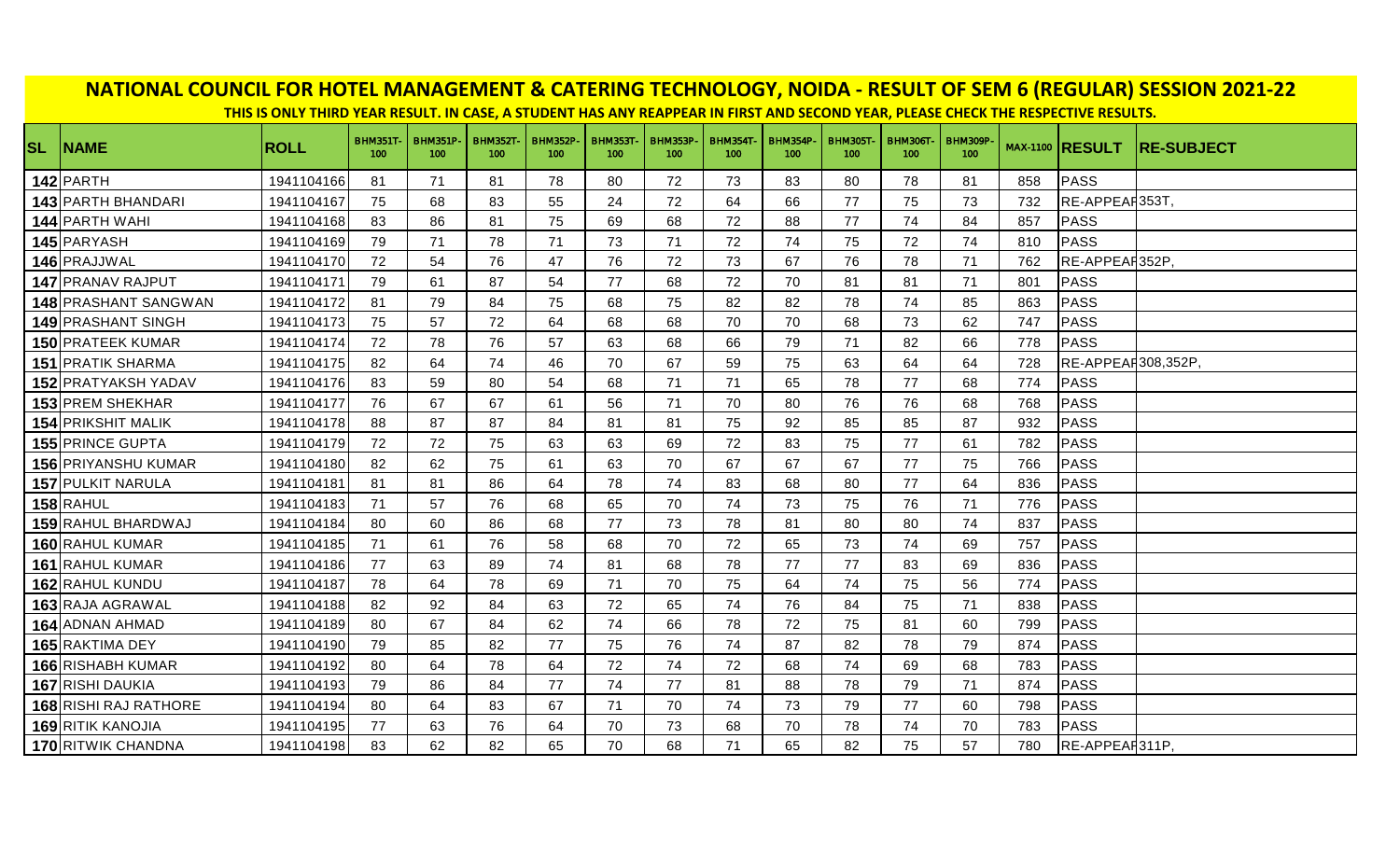|           | NATIONAL COUNCIL FOR HOTEL MANAGEMENT & CATERING TECHNOLOGY, NOIDA - RESULT OF SEM 6 (REGULAR) SESSION 2021-22<br>THIS IS ONLY THIRD YEAR RESULT. IN CASE, A STUDENT HAS ANY REAPPEAR IN FIRST AND SECOND YEAR, PLEASE CHECK THE RESPECTIVE RESULTS. |             |                        |                       |                       |                                    |                       |                        |                       |                       |                       |                                    |                       |     |                        |                              |
|-----------|------------------------------------------------------------------------------------------------------------------------------------------------------------------------------------------------------------------------------------------------------|-------------|------------------------|-----------------------|-----------------------|------------------------------------|-----------------------|------------------------|-----------------------|-----------------------|-----------------------|------------------------------------|-----------------------|-----|------------------------|------------------------------|
| <b>SL</b> | <b>NAME</b>                                                                                                                                                                                                                                          | <b>ROLL</b> | <b>BHM351T-</b><br>100 | <b>BHM351P</b><br>100 | <b>BHM352T</b><br>100 | <b>BHM352P</b><br>100 <sub>1</sub> | <b>BHM353T</b><br>100 | <b>BHM353P-</b><br>100 | <b>BHM354T</b><br>100 | <b>BHM354P</b><br>100 | <b>BHM305T</b><br>100 | <b>BHM306T</b><br>100 <sub>1</sub> | <b>BHM309P</b><br>100 |     | <b>MAX-1100 RESULT</b> | <b>RE-SUBJECT</b>            |
|           | 171 ROHIT CHAUDHARY                                                                                                                                                                                                                                  | 1941104199  | 81                     | 63                    | 87                    | 66                                 | 76                    | 70                     | 78                    | 74                    | 81                    | 82                                 | 66                    | 824 | PASS                   |                              |
|           | 172 ROHIT SINGH                                                                                                                                                                                                                                      | 1941104200  | 79                     | 37                    | 79                    | 46                                 | 71                    | 51                     | 72                    | 56                    | 22                    | 77                                 | 50                    | 640 |                        | RE-APPEAH311P,351P,352P,305. |
|           | 173 ROSHAN VISHWAKARMA                                                                                                                                                                                                                               | 1941104201  | 67                     | 64                    | 69                    | 55                                 | 56                    | 71                     | 71                    | 63                    | 74                    | 73                                 | 80                    | 743 | PASS                   |                              |
|           | 174 SAARTHAK ISHRAWAT                                                                                                                                                                                                                                | 1941104202  | 76                     | 47                    | 84                    | 42                                 | 61                    | 53                     | 72                    | 55                    | 73                    | 84                                 | 55                    | 702 | RE-APPEAR351P,352P,    |                              |
|           | 175 SACHIN KUMAR                                                                                                                                                                                                                                     | 1941104203  | 77                     | 63                    | 80                    | 58                                 | 71                    | 67                     | 67                    | 68                    | 80                    | 67                                 | 64                    | 762 | <b>PASS</b>            |                              |
|           | 176 SACHIN KUMAR                                                                                                                                                                                                                                     | 1941104204  | 77                     | 65                    | 77                    | 68                                 | 70                    | 65                     | 74                    | 64                    | 77                    | 80                                 | 67                    | 784 | <b>PASS</b>            |                              |
|           | 177 SAFALTA                                                                                                                                                                                                                                          | 1941104205  | 78                     | 48                    | 69                    | 50                                 | 66                    | 62                     | 65                    | 66                    | 73                    | 81                                 | 65                    | 723 | RE-APPEAR312P,351P     |                              |
|           | <b>178</b> SAHEJPREET SINGH WADHW                                                                                                                                                                                                                    | 1941104207  | 82                     | 37                    | 81                    | 42                                 | 64                    | 58                     | 68                    | 44                    | 75                    | 80                                 | 53                    | 684 | <b>RE-APPEAF</b>       |                              |
|           | 179 SAHIL SHARMA                                                                                                                                                                                                                                     | 1941104209  | 74                     | 62                    | 82                    | 60                                 | 69                    | 73                     | 65                    | 65                    | 76                    | 76                                 | 64                    | 766 | <b>PASS</b>            |                              |
|           | 180 SAHIL YADAV                                                                                                                                                                                                                                      | 1941104210  | 79                     | 82                    | 79                    | 73                                 | 72                    | 79                     | 68                    | 89                    | 82                    | 76                                 | 65                    | 844 | <b>PASS</b>            |                              |
|           | 181 SAKSHI                                                                                                                                                                                                                                           | 1941104211  | 84                     | 67                    | 85                    | 64                                 | 78                    | 76                     | 80                    | 88                    | 81                    | 77                                 | 75                    | 855 | <b>PASS</b>            |                              |
|           | 182 SAKSHI SHARMA                                                                                                                                                                                                                                    | 1941104212  | 74                     | 60                    | 81                    | 56                                 | 71                    | 74                     | 66                    | 79                    | 78                    | 78                                 | 83                    | 800 | PASS                   |                              |
|           | <b>183 SANCHIT GIRI</b>                                                                                                                                                                                                                              | 1941104213  | 77                     | 61                    | 83                    | 61                                 | 73                    | 74                     | 72                    | 71                    | 77                    | 81                                 | 71                    | 801 | PASS                   |                              |
|           | 184 SANDEEP SINGH SAINI                                                                                                                                                                                                                              | 1941104214  | 82                     | 83                    | 88                    | 79                                 | 77                    | 74                     | 74                    | 75                    | 79                    | 82                                 | 83                    | 876 | <b>PASS</b>            |                              |
|           | 185 SANIYA BAWEJA                                                                                                                                                                                                                                    | 1941104215  | 84                     | 61                    | 79                    | 61                                 | 69                    | 73                     | 74                    | 58                    | 85                    | 76                                 | 69                    | 789 | RE-APPEAR311P,         |                              |
|           | <b>186 SANKET UPADHYAYA</b>                                                                                                                                                                                                                          | 1941104216  | 85                     | 67                    | 88                    | 71                                 | 82                    | 72                     | 81                    | 84                    | 84                    | 87                                 | 75                    | 876 | <b>PASS</b>            |                              |
|           | 187 SANSKAR SHUKLA                                                                                                                                                                                                                                   | 1941104217  | 80                     | 77                    | 82                    | 50                                 | 78                    | 70                     | 73                    | 64                    | 75                    | 83                                 | 80                    | 812 | PASS                   |                              |
|           | 188 SARBJOT SINGH                                                                                                                                                                                                                                    | 1941104218  | 78                     | 70                    | 78                    | 53                                 | 66                    | 70                     | 71                    | 82                    | 78                    | 72                                 | 85                    | 803 | <b>PASS</b>            |                              |
|           | <b>189 SARTHAK KAPOOR</b>                                                                                                                                                                                                                            | 1941104219  | 82                     | 71                    | 82                    | 62                                 | 76                    | 68                     | 77                    | 74                    | 76                    | 77                                 | 87                    | 832 | <b>PASS</b>            |                              |
|           | 190 SARTHAK NISCHAL                                                                                                                                                                                                                                  | 1941104220  | 83                     | 76                    | 78                    | 49                                 | 70                    | 65                     | 68                    | 54                    | 77                    | 69                                 | 81                    | 770 | RE-APPEAR352P.         |                              |
|           | <b>191 SHALEEN MATHUR</b>                                                                                                                                                                                                                            | 1941104221  | 84                     | 72                    | 86                    | 76                                 | 75                    | 81                     | 78                    | 84                    | 88                    | 84                                 | 70                    | 878 | <b>PASS</b>            |                              |
|           | 192 SHEHBAAZ SINGH                                                                                                                                                                                                                                   | 1941104224  | 80                     | 51                    | 80                    | 64                                 | 69                    | 66                     | 68                    | 58                    | 77                    | 78                                 | 79                    | 770 | PASS                   |                              |
|           | <b>193 SHIVAM KAPADIA</b>                                                                                                                                                                                                                            | 1941104225  | 76                     | 47                    | 67                    | 45                                 | 73                    | 68                     | 61                    | 56                    | 68                    | 74                                 | 55                    | 690 | RE-APPEAF351P,352P     |                              |
|           | 194 SHIVAM NEGI                                                                                                                                                                                                                                      | 1941104226  | 82                     | 59                    | 83                    | 63                                 | 74                    | 70                     | 74                    | 77                    | 84                    | 80                                 | 72                    | 818 | <b>PASS</b>            |                              |
|           | 195 SHIVAM NEGI                                                                                                                                                                                                                                      | 1941104227  | 79                     | 69                    | 85                    | 65                                 | 68                    | 67                     | 75                    | 62                    | 83                    | 79                                 | 89                    | 821 | <b>PASS</b>            |                              |
|           | 196 SHIVANSH SAROJ                                                                                                                                                                                                                                   | 1941104229  | 82                     | 71                    | 80                    | 70                                 | 69                    | 70                     | 79                    | 62                    | 82                    | 84                                 | 66                    | 815 | PASS                   |                              |
|           | 197 SHIVENDRA SINGH                                                                                                                                                                                                                                  | 1941104230  | 69                     | 66                    | 74                    | 69                                 | 60                    | 68                     | 74                    | 79                    | 78                    | 81                                 | 72                    | 790 | PASS                   |                              |
|           | 198 SHRUTI BHATT                                                                                                                                                                                                                                     | 1941104231  | 86                     | 65                    | 87                    | 79                                 | 75                    | 76                     | 83                    | 87                    | 79                    | 89                                 | 75                    | 881 | <b>PASS</b>            |                              |
|           | 199 SHUBHAM BARTWAL                                                                                                                                                                                                                                  | 1941104233  | 76                     | 67                    | 79                    | 66                                 | 66                    | 72                     | 69                    | 50                    | 78                    | 75                                 | 65                    | 763 | RE-APPEAR312P,         |                              |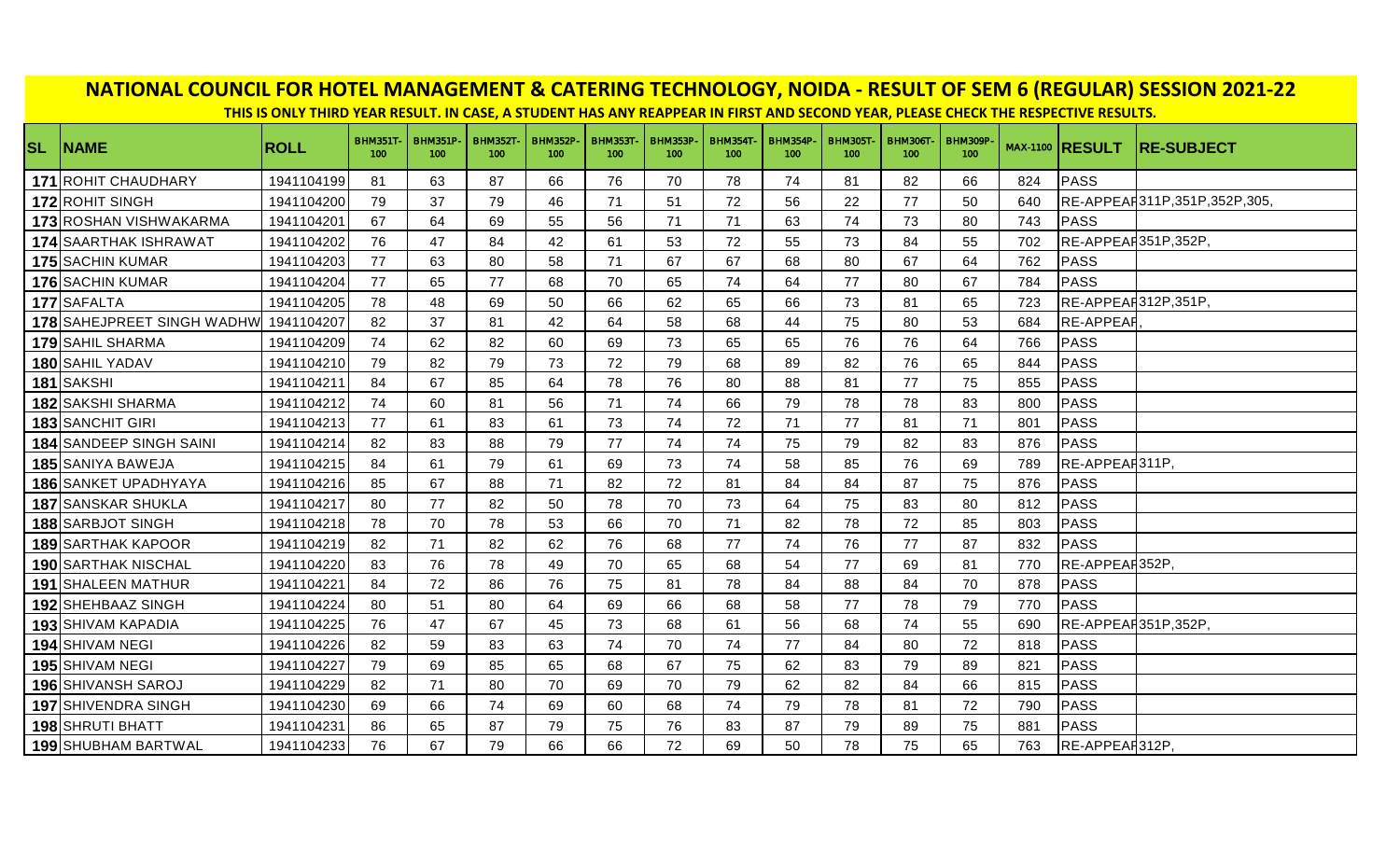|           | NATIONAL COUNCIL FOR HOTEL MANAGEMENT & CATERING TECHNOLOGY, NOIDA - RESULT OF SEM 6 (REGULAR) SESSION 2021-22<br>THIS IS ONLY THIRD YEAR RESULT. IN CASE, A STUDENT HAS ANY REAPPEAR IN FIRST AND SECOND YEAR, PLEASE CHECK THE RESPECTIVE RESULTS. |             |                                    |                       |                       |                       |                       |                        |                       |                        |                       |                       |                       |     |                        |                          |
|-----------|------------------------------------------------------------------------------------------------------------------------------------------------------------------------------------------------------------------------------------------------------|-------------|------------------------------------|-----------------------|-----------------------|-----------------------|-----------------------|------------------------|-----------------------|------------------------|-----------------------|-----------------------|-----------------------|-----|------------------------|--------------------------|
| <b>SL</b> | <b>NAME</b>                                                                                                                                                                                                                                          | <b>ROLL</b> | <b>BHM351T</b><br>100 <sub>1</sub> | <b>BHM351P</b><br>100 | <b>BHM352T</b><br>100 | <b>BHM352P</b><br>100 | <b>BHM353T</b><br>100 | <b>BHM353P-</b><br>100 | <b>BHM354T</b><br>100 | <b>BHM354P-</b><br>100 | <b>BHM305T</b><br>100 | <b>BHM306T</b><br>100 | <b>BHM309P</b><br>100 |     | <b>MAX-1100 RESULT</b> | <b>RE-SUBJECT</b>        |
|           | 200 SHUBHAM PUNDIR                                                                                                                                                                                                                                   | 1941104234  | 82                                 | 68                    | 90                    | 64                    | 82                    | 73                     | 82                    | 72                     | 79                    | 81                    | 65                    | 838 | PASS                   |                          |
|           | 201 SHUJAT                                                                                                                                                                                                                                           | 1941104235  | 83                                 | 69                    | 88                    | 66                    | 71                    | 68                     | 73                    | 79                     | 76                    | 90                    | 72                    | 835 | PASS                   |                          |
|           | 202 SIDDHANT KANDA                                                                                                                                                                                                                                   | 1941104236  | 81                                 | 57                    | 77                    | 46                    | 65                    | 56                     | 71                    | 51                     | 74                    | 78                    | 55                    | 711 |                        | RE-APPEAR311P,312P,352P, |
|           | 203 SIDDHARTH ARYA                                                                                                                                                                                                                                   | 1941104238  | 84                                 | 71                    | 84                    | 68                    | 72                    | 71                     | 72                    | 67                     | 82                    | 81                    | 58                    | 810 | PASS                   |                          |
|           | 204 SIDDHARTHA BATRA                                                                                                                                                                                                                                 | 1941104239  | 88                                 | 68                    | 89                    | 70                    | 83                    | 72                     | 84                    | 79                     | 87                    | 87                    | 64                    | 871 | PASS                   |                          |
|           | 205 SOMYA MADAAN                                                                                                                                                                                                                                     | 1941104241  | 88                                 | 73                    | 86                    | 73                    | 80                    | 73                     | 80                    | 80                     | 82                    | 78                    | 82                    | 875 | PASS                   |                          |
|           | <b>206</b> SONIA                                                                                                                                                                                                                                     | 1941104242  | 89                                 | 80                    | 84                    | 74                    | 83                    | 78                     | 78                    | 86                     | 85                    | 83                    | 86                    | 906 | PASS                   |                          |
|           | 207 SRISHTI YADAV                                                                                                                                                                                                                                    | 1941104243  | 86                                 | 85                    | 88                    | 88                    | 81                    | 87                     | 73                    | 92                     | 77                    | 74                    | 84                    | 915 | PASS                   |                          |
|           | 208 SUBODH                                                                                                                                                                                                                                           | 1941104244  | 82                                 | 74                    | 87                    | 68                    | 73                    | 74                     | 77                    | 65                     | 72                    | 85                    | 69                    | 826 | PASS                   |                          |
|           | 209 SUJAL ARORA                                                                                                                                                                                                                                      | 1941104245  | 82                                 | 61                    | 88                    | 69                    | 63                    | 75                     | 73                    | 64                     | 76                    | 81                    | 74                    | 806 | PASS                   |                          |
|           | 210 SUMEET                                                                                                                                                                                                                                           | 1941104246  | 80                                 | 77                    | 91                    | 66                    | 75                    | 78                     | 76                    | 83                     | 73                    | 83                    | 81                    | 863 | PASS                   |                          |
|           | 211 SUMIT KUMAR                                                                                                                                                                                                                                      | 1941104248  | 81                                 | 65                    | 81                    | 55                    | 66                    | 64                     | 71                    | 70                     | 68                    | 84                    | 68                    | 773 | PASS                   |                          |
|           | 212 SUNMEET SINGH                                                                                                                                                                                                                                    | 1941104249  | 84                                 | 78                    | 89                    | 71                    | 88                    | 73                     | 79                    | 83                     | 78                    | 83                    | 80                    | 886 | PASS                   |                          |
|           | 213 SURAJ PATEL                                                                                                                                                                                                                                      | 1941104250  | 80                                 | 68                    | 87                    | 65                    | 65                    | 71                     | 66                    | 60                     | 63                    | 85                    | 79                    | 789 | PASS                   |                          |
|           | 214 SURBHI CHAUDHARY                                                                                                                                                                                                                                 | 1941104251  | 83                                 | 60                    | 77                    | 50                    | 66                    | 69                     | 70                    | 59                     | 72                    | 79                    | 83                    | 768 | PASS                   |                          |
|           | 215 SURYA PRAKASH MAURYA                                                                                                                                                                                                                             | 1941104252  | 79                                 | 67                    | 87                    | 69                    | 66                    | 65                     | 69                    | 78                     | 63                    | 84                    | 73                    | 800 | PASS                   |                          |
|           | 216 SUSHANSHU SEN                                                                                                                                                                                                                                    | 1941104253  | 81                                 | 68                    | 78                    | 62                    | 23                    | 69                     | 69                    | 55                     | 67                    | 19                    | 71                    | 662 | RE-APPEAR353T,306.     |                          |
|           | 217 SWAPNIL JOSHI                                                                                                                                                                                                                                    | 1941104255  | 80                                 | 65                    | 87                    | 64                    | 71                    | 70                     | 77                    | 68                     | 74                    | 82                    | 75                    | 813 | PASS                   |                          |
|           | 218 SWSTI BHAMBI                                                                                                                                                                                                                                     | 1941104256  | 87                                 | 65                    | 76                    | 58                    | 76                    | 80                     | 71                    | 75                     | 80                    | 83                    | 85                    | 836 | PASS                   |                          |
|           | 219 TANAY PANDIT                                                                                                                                                                                                                                     | 1941104257  | 86                                 | 63                    | 89                    | 77                    | 80                    | 71                     | 85                    | 78                     | 81                    | 87                    | 63                    | 860 | PASS                   |                          |
|           | 220 TASHI PALJOR                                                                                                                                                                                                                                     | 1941104258  | 75                                 | 78                    | 83                    | 69                    | 70                    | 71                     | 74                    | 84                     | 79                    | 86                    | 63                    | 832 | PASS                   |                          |
|           | 221 TEJAS GARKOTI                                                                                                                                                                                                                                    | 1941104259  | 82                                 | 88                    | 84                    | 69                    | 66                    | 72                     | 71                    | 76                     | 83                    | 79                    | 74                    | 844 | PASS                   |                          |
|           | 222 TRIBHUVAN PAL                                                                                                                                                                                                                                    | 1941104260  | 81                                 | 67                    | 82                    | 64                    | 70                    | 69                     | 68                    | 70                     | 85                    | 77                    | 63                    | 796 | PASS                   |                          |
|           | 223 TUSHAR                                                                                                                                                                                                                                           | 1941104261  | 75                                 | 59                    | 82                    | 50                    | 77                    | 68                     | 70                    | 67                     | 70                    | 74                    | 64                    | 756 | PASS                   |                          |
|           | 224 TUSHAR BENIWAL                                                                                                                                                                                                                                   | 1941104262  | 82                                 | 86                    | 76                    | 65                    | 59                    | 71                     | 65                    | 74                     | 75                    | 79                    | 69                    | 801 | PASS                   |                          |
|           | 225 TUSHAR TYAGI                                                                                                                                                                                                                                     | 1941104263  | 80                                 | 69                    | 84                    | 60                    | 77                    | 70                     | 72                    | 81                     | 81                    | 76                    | 66                    | 816 | PASS                   |                          |
|           | 226 UDDESH KUMAR PAL                                                                                                                                                                                                                                 | 1941104264  | 80                                 | 74                    | 79                    | 73                    | 67                    | 70                     | 69                    | 66                     | 72                    | 80                    | 68                    | 798 | PASS                   |                          |
|           | 227 UMESH                                                                                                                                                                                                                                            | 1941104265  | 86                                 | 81                    | 82                    | 67                    | 79                    | 73                     | 74                    | 84                     | 83                    | 79                    | 74                    | 862 | PASS                   |                          |
|           | 228 VAIBHAV SABLOK                                                                                                                                                                                                                                   | 1941104266  | 81                                 | 80                    | 83                    | 71                    | 75                    | 66                     | 75                    | 75                     | 83                    | 81                    | 66                    | 836 | PASS                   |                          |